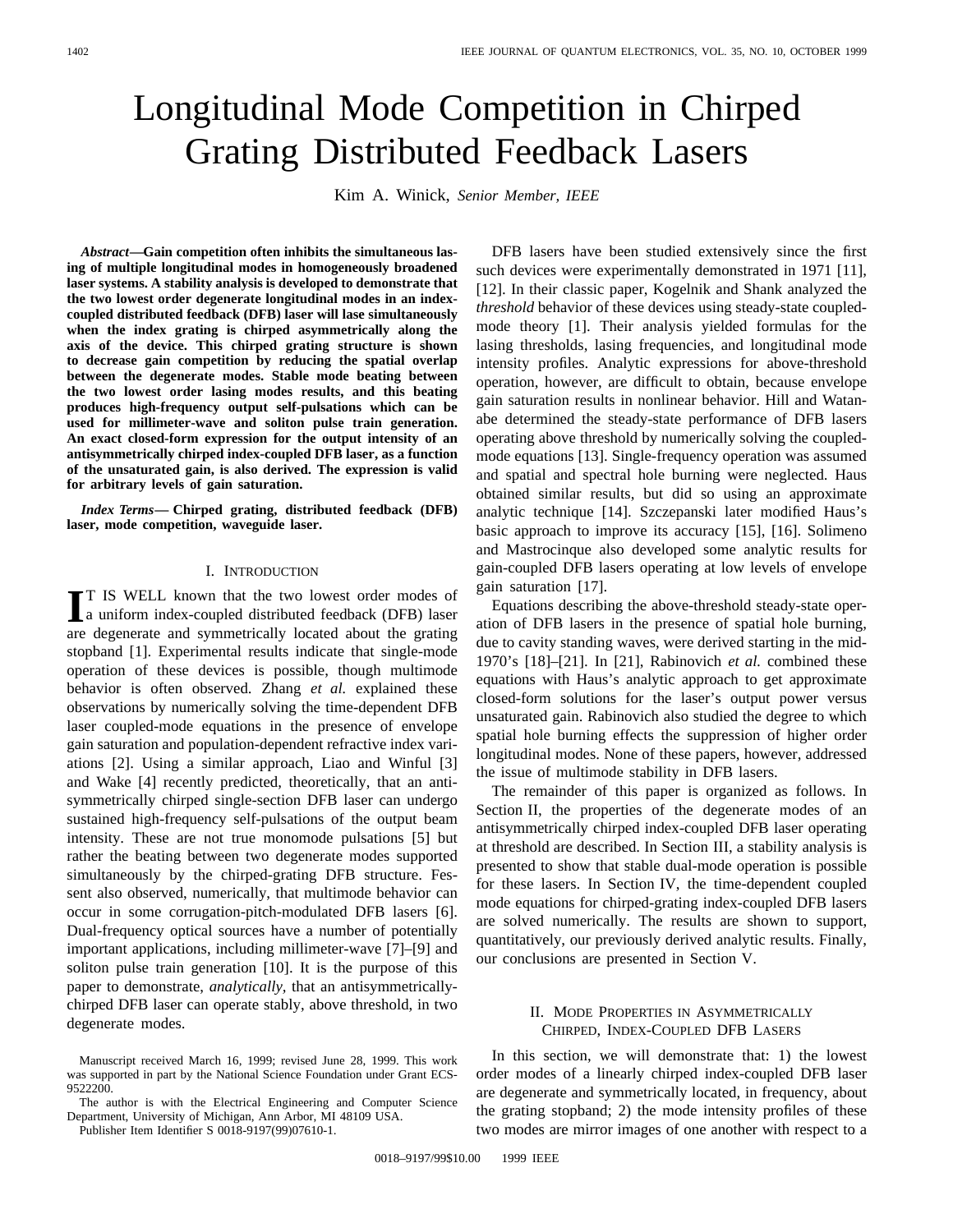

Fig. 1. Grating with antisymmetric linear chirp.

plane located at the center of the cavity; 3) the spatial overlap integral between the two modes is less than the self-overlap integral of either mode individually; and 4) the cavity  $Q$  is the same for both modes. We start our analysis by considering an index-coupled DFB laser having a refractive index variation  $n(z)$  of the following form:

$$
n(z) = n_o + n_1(z) \cos\left(\frac{2\pi}{\Lambda} z + \phi(z)\right) \tag{2.1}
$$

with  $n_1 \ll n_o$ . We will assume that the mode profile transverse to the direction of propagation  $z$  is uniform with a cross-sectional area of  $A$ . The time-independent coupled-mode equations can then be written as [1]

$$
\frac{dR(z)}{dz} + (-\alpha(z) + i\delta)R(z) = -i\kappa(z)S(z) \qquad (2.2)
$$

$$
\frac{dS(z)}{dz} - (-\alpha(z) + i\delta)S(z) = i\kappa^*(z)R(z)
$$
 (2.3)

$$
\delta = \frac{n_o \omega}{c} - \frac{\pi}{\Lambda} \tag{2.4}
$$

$$
\kappa(z) = \frac{\omega}{c} \frac{n_1(z)}{2} \exp(-i\phi(z))
$$
 (2.5)

where  $R(z)$  and  $S(z)$  are the electric field amplitudes of the forward  $(+z)$  and backward  $(-z)$  propagating beams of frequency  $\omega$ , respectively,  $\kappa(z)$  is the strength of the spatially varying coupling coefficient,  $\phi(z)$  is the phase of the grating chirp,  $\Lambda$  is the nominal period of the grating,  $\alpha(z)$  is the net saturated amplitude gain, c is the vacuum speed of light, and  $\delta$ is the deviation from the nominal Bragg condition. In general,  $\alpha$  will be a function of z, due to nonuniform pumping and gain saturation. In this section, we will assume that the pumping is uniform and that gain saturation is weak. Therefore,  $\alpha$  will be taken to be a constant independent of  $z$ . The laser is assumed to be of length  $L$ , with perfectly antireflection-coated end facets located at  $z = 0$  and  $z = L$ . Thus, the boundary conditions for lasing become

$$
R(0) = S(L) = 0.
$$
 (2.6)

The normalized mode frequency  $(\delta L)_k$  and the corresponding gain threshold  $(\alpha L)_k$  of the kth mode can be found numerically using  $(2.2)$ – $(2.6)$ . We will number the modes according to the convention  $0 < (\delta L)_1 < (\delta L)_2 < (\delta L)_3 \cdots$  and  $0 > (\delta L)_{-1} > (\delta L)_{-2} > (\delta L)_{-3}$ . If the grating chirp is antisymmetric (see Fig. 1), i.e.,

$$
\phi(L - z) = \phi(z) \tag{2.7}
$$

or equivalently

$$
\frac{d\phi(L-z)}{dz} = -\frac{d\phi(z)}{dz}
$$

and the laser is operating near threshold (i.e.,  $\alpha \approx$  net unsaturated gain), then  $(2.2)$ ,  $(2.3)$ , and  $(2.7)$  can be combined to yield

$$
\frac{dS^*(L-z)}{dz} + (-\alpha - i\delta)S^*(L-z)
$$
  
=  $-i\kappa(z)(-R^*(L-z))$  (2.8)

$$
\frac{d(-R^*(L-z))}{dz} - (-\alpha - i\delta)(-R^*(L-z))
$$
  
=  $i\kappa^*(z)S^*(L-z)$ . (2.9)

Comparing  $(2.2)$  and  $(2.3)$  with  $(2.8)$  and  $(2.9)$  and invoking the boundary conditions (2.6), we see that, if  $R_k(z)$  and  $S_k(z)$ correspond to the forward and backward propagating beams of laser mode k, then  $S_k^*(L-z)$  and  $-R_k^*(L-z)$  correspond to the forward and backward propagating beams of laser mode  $-k$ , where  $\delta_k = \delta_{-k}$ . Thus

$$
R_{-k}(z) = S_k^*(L - z)
$$
 (2.10)

$$
S_{-k}(z) = -R_k^*(L - z)
$$
 (2.11)

$$
\delta_{-k} = \delta_k. \tag{2.12}
$$

For purposes of illustration, the normalized lasing mode frequencies  $(\delta L)_k$  and the corresponding threshold amplitude gain–length product  $(\alpha L)_k$  were found numerically using (2.2)–(2.6). DFB lasers with unapodized coupling strengths (i.e.,  $|\kappa L|$  = constant independent of z) and antisymmetric linear chirps described by

$$
\phi(z) = g_c \left(\frac{2z}{L} - 1\right)^2, \qquad 0 \le z \le 1
$$
\n(2.13)

were assumed. The chirp parameter  $g_c$  is a constant which determines the amount of chirp present. The results are shown in Fig. 2 for the cases  $|\kappa L| = 2$ ,  $g_c = 0$  (i.e., no chirp), and  $|\kappa L| = 2$ ,  $g_c = 2$ , respectively. Note that in both cases, pairs of degenerate modes are located symmetrically with respect to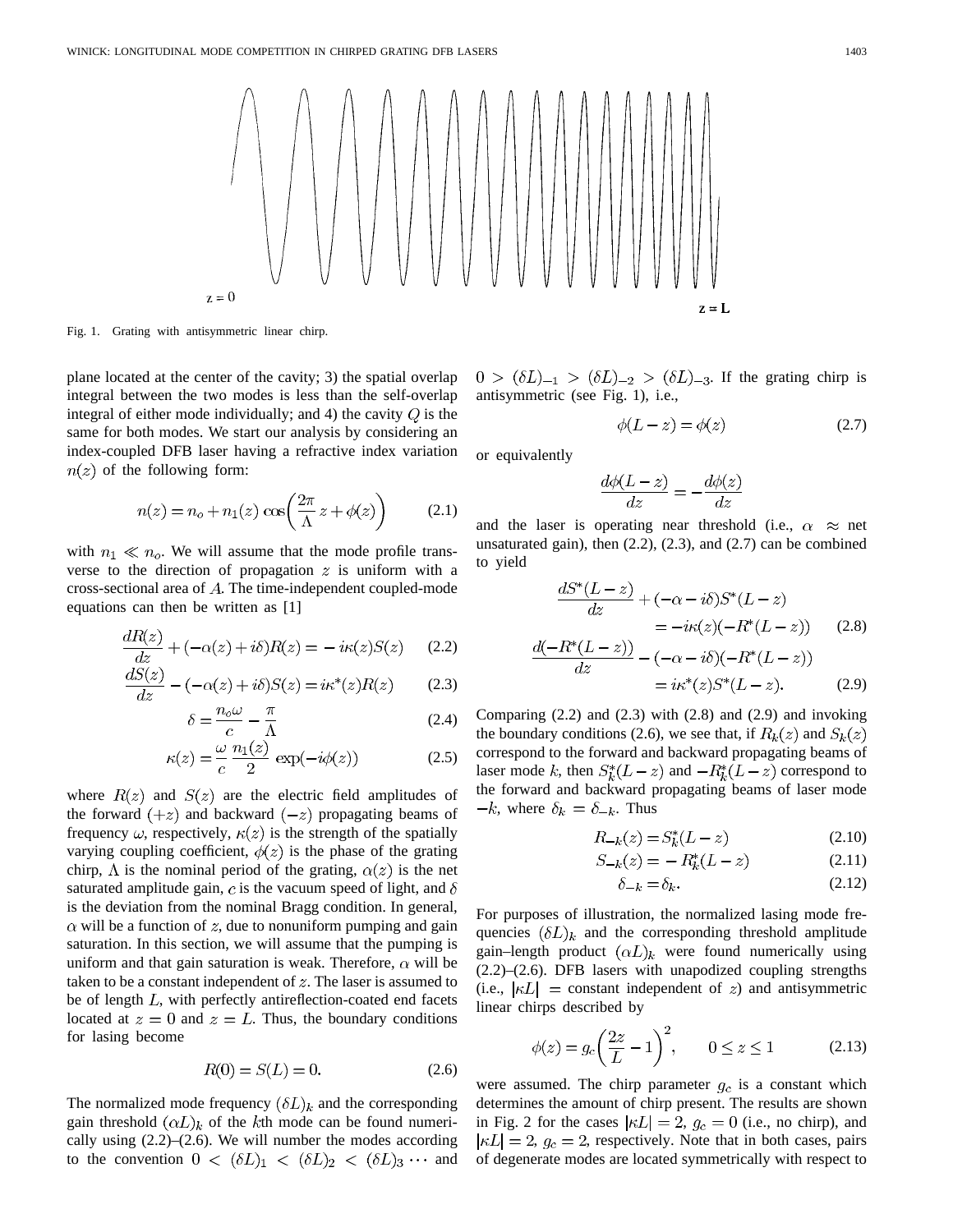

Fig. 2. Lasing frequency and threshold amplitude gain. (a) x:  $|\kappa L| = 2$ ,  $g_c = 2.$  (b)  $\bullet$ :  $|\kappa L| = 2$ ,  $g_c = 0$ .



Fig. 3. Normalized mode intensities at threshold. (a)  $|\kappa L| = 2$ ,  $g_c = 0$ ,  $\delta L = \pm 3.37, \ \alpha L = 0.98.$  (b)  $|\kappa L| = 2, \ g_c = 2, \ \delta L = 2.92, \ \alpha L = 1.31.$ (c)  $|\kappa L| = 2$ ,  $g_c = 2$ ,  $\delta L = -2.92$ ,  $\alpha L = 1.31$ .

the stopband  $\delta L = 0$ . In Fig. 3, the envelope intensity profiles  $|R_k(z)|^2 + |S_k(z)|^2$  of the lowest order pair of degenerate modes (i.e.,  $k = \pm 1$ ) are plotted for the cases shown in Fig. 2.

If the two degenerate  $+1$  and  $-1$  modes lase simultaneously, then the beat frequency  $\Delta f = f_+ - f_-$  in hertz is found from (2.4) to be

$$
\Delta f = \frac{|\delta L|_1}{\pi \left(\frac{n_o L}{c}\right)}.\tag{2.14}
$$

Furthermore, the output power  $P_{out}(t)$  will be proportional to

$$
P_{\text{out}}^{\pm}(t) \propto |R_1(L) \exp(i\omega_1 t) \pm R_{-1}(L) \exp(i\omega_{-1} t)|^2
$$
  
=  $|R_1(L) \exp(i\omega_1 t) \pm S_1^*(0) \exp(i\omega_{-1} t)|^2$   
=  $|R_1(L)|^2 + |S_1(0)|^2 \pm 2|R_1(L)S_1(0)|$   
 $\cdot \cos(2\pi \Delta ft + \theta)$  (2.15)

TABLE I LASING FREQUENCY, THRESHOLD, AND MODULATION DEPTH VERSUS CHIRP  $(|\kappa L| = 2)$ 

| chirp coefficient<br>$g_c$ | $(\delta L)_{\rm thresh}$ | $(\alpha L)_{\rm thresh}$ | modulation depth<br>$m_d$ |
|----------------------------|---------------------------|---------------------------|---------------------------|
| 0.0                        | 3.37                      | 0.98                      | 100%                      |
| 0.5                        | 3.34                      | 1.0                       | 96.9%                     |
| 1.0                        | 3.26                      | 1.06                      | 88.3%                     |
| 2.0                        | 2.92                      | 1.31                      | 69.6%                     |
| 3.0                        | 2.39                      | 1.63                      | 52.4%                     |
| 4.0                        | 1.73                      | 1.95                      | 56.4%                     |
| 5.0                        | 1.09                      | 2.25                      | 74%                       |

where the plus sign in  $(2.15)$  indicates the power emitted from the laser end facet located at  $z = L$ , while the minus sign corresponds to that emitted from the end facet at  $z = 0$ . Note that the oscillating terms in  $(2.15)$  are  $180^{\circ}$  out of phase at the two end facets. It also follows from (2.15) that the modulation depth  $m_d$  of the beat frequency is given by

$$
m_d = \frac{2|R_1(L)S_1(0)|}{|R_1(L)|^2 + |S_1(0)|^2}.
$$
\n(2.16)

Equation (2.16) and Fig. 3 indicate that the modulation depth for the linearly chirped case  $|\kappa L| = 2$  and  $g_c = 2$  is approximately 70%. In general, for fixed  $|\kappa L|$ , numerical calculations show that the beat frequency decreases while the threshold gain increases as the chirp  $g_c$  gets larger. Initially, the modulation depth also decreases. This general trend is illustrated in Table I.

We now consider the spatial overlap integral between the two lowest order degenerate modes. Two separate cases will be examined, one with spatial hole burning and the other without. In the absence of spatial hole burning, the cavity beam intensities of the  $+1$  and  $-1$  modes are proportional to  $g_1(z)$  and  $g_{-1}(z)$ , respectively, given as

$$
g_1(z) = |R_1(z)|^2 + |S_1(z)|^2
$$
\n
$$
g_{-1}(z) = |S_1^*(L - z)|^2 + |-R_1^*(L - z)|^2
$$
\n
$$
= g_1(L - z).
$$
\n(2.18)

Thus, the beam intensities of the  $+1$  and  $-1$  degenerate modes are mirror images of one another as seen from the midpoint  $z = L/2$  of the laser cavity.

Note that for *any* real valued functions  $g_1(z)$  and  $g_{-1}(z)$ 

$$
0 \le \int_0^L (g_1(z) - g_{-1}(z))^2 dz
$$
  
= 
$$
\int_0^L g_1^2(z) dz + \int_0^L g_{-1}^2(z) dz - 2 \int_0^L g_1(z) g_{-1}(z) dz.
$$
 (2.19)

Combining (2.18) and (2.19) now yields

$$
\int_0^L g_1^2(z) dz = \int_0^L g_{-1}^2(z) dz
$$
  
 
$$
\geq \int_0^L g_1(z) g_{-1}(z) dz \qquad (2.20)
$$

where the second inequality in (2.20) is satisfied with equality if and only if  $g_1(z) = g_{-1}(z)$ . Equation (2.20) implies that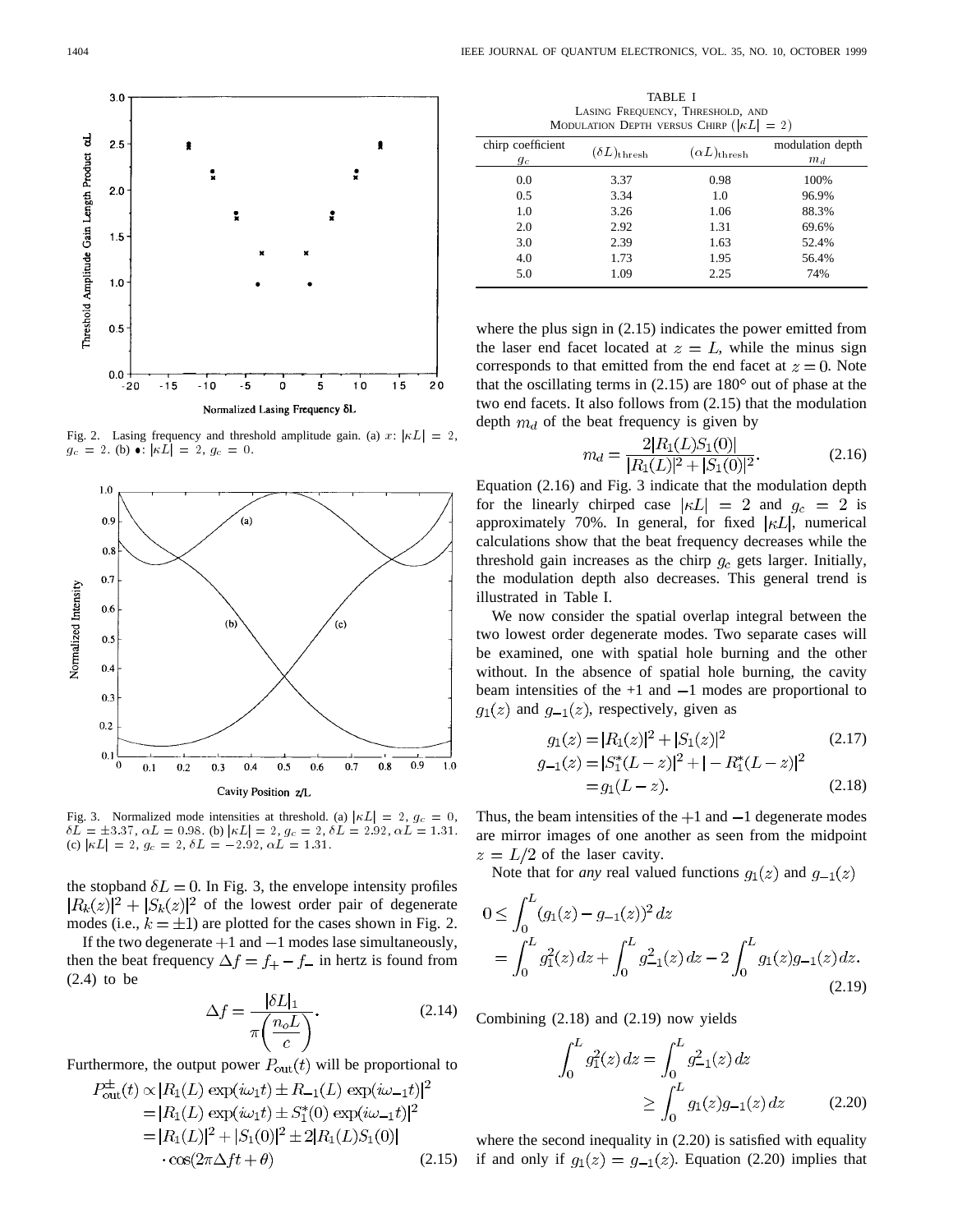the spatial overlap between the  $+1$  and  $-1$  modes is less than the self overlap of either of these modes individually. Next we show that (2.20) remains valid in the presence of spatial hole burning. For this case, the  $+1$  and  $-1$  mode intensities are proportional to  $g_1(z)$  and  $g_{-1}(z)$ , respectively, given as

$$
g_1(z) = |R_1(z)|^2 + |S_1(z)|^2 + 2\operatorname{Re}(R_1(z)S_1^*(z)) \quad (2.21)
$$
  

$$
g_{-1}(z) = |S_1^*(L - z)|^2 + |-R_1^*(L - z)|^2
$$

$$
-2\operatorname{Re}(R_1(L-z)S_1^*(L-z)).\tag{2.22}
$$

The third terms on the right-hand sides of (2.21) and (2.22) are quasi-periodic with a period much less than  $L$ . Thus,

$$
\int_0^L (|R_1(z)|^2 + |S_1(z)|^2) \text{Re}(R_1(z)S_1^*(z)) dz \approx 0. \quad (2.23)
$$

Combining (2.19) and (2.21)–(2.23) once again yields (2.20). Equation (2.20) will be used in Section III to show that the simultaneous stable lasing of the  $+1$  and  $-1$  degenerate laser modes is possible for any antisymmetrically chirped indexcoupled DFB laser.

The photon decay rate  $\gamma$  in a laser cavity is inversely proportional to the  $Q$  of the cavity and depends on the cavity losses and the stored cavity energy. In particular,

$$
\gamma =
$$
\n~~(output power)~~ + (power lost through parasitic effects)  
\nstored cavity energy (2.24)

The three terms appearing on the right-hand side of (2.24) are given by

output power = 
$$
\frac{A}{2Z} \left[ |R_k(L)|^2 + |S_k(0)|^2 \right]
$$
 (2.25)

$$
\text{parasitic loss} = \frac{A\alpha_L}{Z} \int_0^L \left[ |R_k(z)|^2 + |S_k(z)|^2 \right] dz \quad (2.26)
$$

stored energy 
$$
=\frac{A\varepsilon}{2} \int_0^L [|R_k(z)|^2 + |S_k(z)|^2] dz
$$
 (2.27)

where  $2\alpha_L$  = is the power loss propagation coefficient, Z is the characteristic impedance of the laser material,  $\varepsilon$  is the permittivity of the laser material, and  $A$  is the cross-sectional area of the mode. We will define the function  $f_k(z)$  to be a normalized unit-less quantity, which is proportional to the mode intensity in the cavity. Thus,

$$
f_k(z) \propto |R_k(z)|^2 + |S_k(z)|^2 \tag{2.28}
$$

$$
\int_0 f_k(z) \, dz / L = 1. \tag{2.29}
$$

Combining  $(2.24)$ – $(2.29)$  yields

$$
\gamma_k = 2\alpha_{Lk} v_{pk} + \frac{V_{pk}}{L} (f_k(L) + f_k(0))
$$
 (2.30)

where  $v_p$  is the phase velocity in the laser material. Since the frequency spacing between the  $+1$  and  $-1$  degenerate modes is relatively small, we will assume that

$$
\alpha_{L1} \approx \alpha_{L(-1)} \quad \text{and} \quad v_{p1} \approx v_{p(-1)}.\tag{2.31}
$$

Combining (2.10), (2.11), (2.28), (2.30), and (2.31) yields

$$
\gamma_1 \approx \gamma_{-1}.\tag{2.32}
$$

Note that the results of this section were derived assuming laser operation near threshold and, therefore, small gain saturation. It has been observed elsewhere, however, that the longitudinal mode profiles do not change appreciably from their threshold values as output power is increased provided  $|\kappa L| > 0.2$  [15]. In semiconductor lasers, the refractive index and, hence, the effective grating period depends on the population inversion. Thus, in the presence of gain saturation, where the population inversion depends on the longitudinal position along the cavity length, the grating phase profile  $\phi(z)$ will depend on both the pitch of the index corrugation and the mode intensities. If the chirp of the corrugation pitch is sufficiently large, however, we expect that the mode intensity dependency will be a second-order effect. Finally, we note that spatial hole burning effects are only significant in solid-state lasers, since in semiconductor lasers carrier diffusion tends to smear out rapid spatial variations in gain.

#### III. STABILITY ANALYSIS

In this section, we will demonstrate that the two lowest order degenerate modes of any antisymmetrically chirped DFB laser can lase simultaneously. Our results will be obtained by modifying the stability analysis first proposed by Lamb to study gain competition in Doppler broadened lasers [22], [23]. We will make a number of simplifying assumptions in our analysis in order to make the problem tractable. We will assume that: 1) the laser is a solid-state device; 2) the mode profile is uniform in a plane transverse to the direction of propagation; 3) the emission corresponds to a four-level purely homogeneously broadened transition; 4) the unsaturated population inversion is uniform along the length of the cavity; 5) the population inversion is only weakly to moderately saturated; and 6) the beat frequency is sufficiently high that the population inversion is unresponsive to it. In practice, this last assumption is almost always satisfied.

The rate equation for the cavity photon density (photons/unit volume)  $p_k(z, t)$  corresponding to the kth mode  $(k = \pm 1)$ can be written as

$$
\frac{dp_k(z,t)}{dt} = \sigma_k v_{pk} p_k(z,t) N(z,t) - \gamma_k p_k(z,t) \qquad (3.1)
$$

where  $v_{pk}$  is the phase velocity  $c/n_o$ ,  $\sigma_k$  is the emission cross section,  $\gamma_k$  is the cavity decay rate, and  $N(z, t)$  is the population inversion per unit volume. If  $P_k(t)$  denotes the total number of cavity photons in mode  $k$  and  $A$  the cross-section area of the mode, then we can write

$$
p_k(z, t) = \frac{P_k(t)}{AL} f_k(z)
$$
\n(3.2)

where  $f_k(z)$  is proportional to the longitudinal dependence of the intensity of the  $k$ th mode and is given by  $(2.28)$  and (2.29). Since the frequency spacing between the  $+1$  and  $-1$ degenerate modes is relatively small, we will assume that the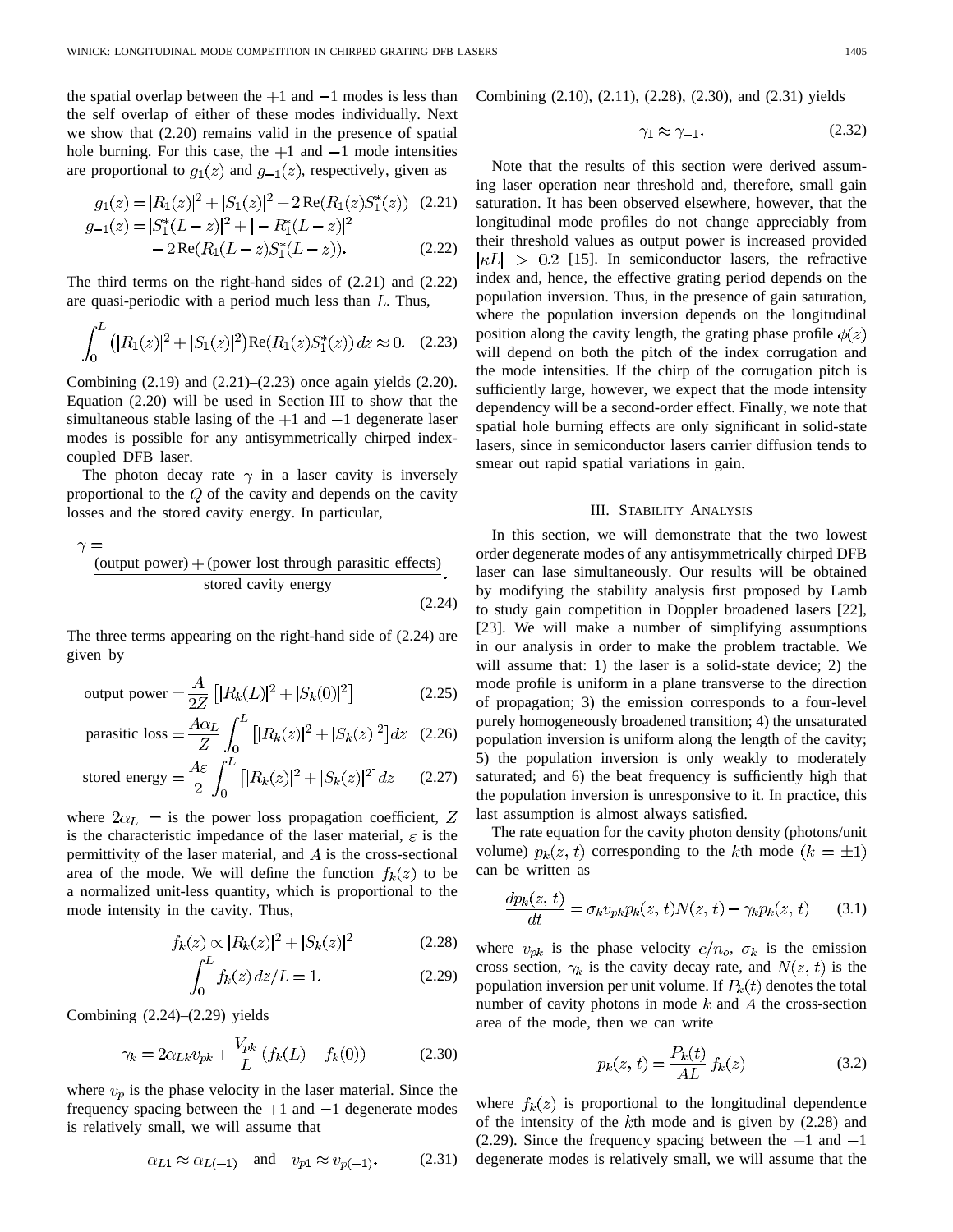emission cross sections and phase velocities do not depend on  $k$ . Thus, we will write

$$
\sigma_1 \approx \sigma_{-1} \approx \sigma \tag{3.3}
$$

$$
v_{p1} \approx v_{p(-1)} = v_p. \tag{3.4}
$$

Integrating both sides of  $(3.1)$  with respect to z and using (3.2) yields

$$
\frac{dP_k(t)}{dt} = \int_0^L \sigma v_p p_k(z, t) N(z, t) dz A - \gamma P_k(t)
$$

$$
= \int_0^L \sigma v_p P_k(t) \frac{f_k(z)}{L} N(z, t) dz - \gamma P_k(t). \quad (3.5)
$$

For an ideal four-level system, the population inversion  $N(z, t)$  is described by the following rate equation:

$$
\frac{\partial N(z,t)}{\partial t} = R_p - \sigma v_p(p_1(z,t) + p_{-1}(z,t))N(z,t) \n- \frac{N(z,t)}{\tau_f} \n= R_p - \frac{\sigma v_p}{AL} (P_1(t)f_1(z) + P_{-1}(t)f_{-1}(z))N(z,t) \n- \frac{N(z,t)}{\tau_f}
$$
\n(3.6)

where  $R_p$  is the pump rate into the upper lasing level and  $\tau_f$ is the fluorescence lifetime of this level. The number of cavity photons in each mode and the population inversion will be written as

$$
P_1(t) = P_1^{ss} + \varepsilon_1(t) \tag{3.7}
$$

$$
P_{-1}(t) = P_{-1}^{ss} + \varepsilon_{-1}(t) \tag{3.8}
$$

$$
N(z, t) = N^{ss}(z) + \Delta N(z, t)
$$
\n(3.9)

where  $\varepsilon_1(t)$ ,  $\varepsilon_{-1}(t)$ , and  $\Delta N(z, t)$  denote deviations from the steady-state values  $P_1^{ss}$ ,  $P_{-1}^{ss}$ , and  $N^{ss}(z)$ . Combining  $(3.6)$ – $(3.9)$  yields

$$
\tau_f \frac{\partial \Delta N(z,t)}{\partial} + \left(\frac{P_{\text{1}}^{ss}}{P_{\text{sat}}} f_1(z) + \frac{P_{\text{1}}^{ss}}{P_{\text{sat}}} f_{-1}(z) + 1\right) \Delta N(z,t)
$$

$$
+ \left(\frac{\varepsilon_1(t)}{P_{\text{sat}}} f_1(z) + \frac{\varepsilon_{-1}(t)}{P_{\text{sat}}} f_{-1}(z)\right) N^{ss}(z) = 0 \tag{3.10}
$$

and

$$
N^{ss}(z) = \frac{N_o}{1 + \frac{P_1^{ss} f_1(z) + P_{-1}^{ss} f_{-1}(z)}{P_{\text{sat}}}}
$$
(3.11)

where

$$
P_{\text{sat}} = \frac{AL}{\sigma v_p \tau_f} \tag{3.12}
$$

and  $N<sub>o</sub>$  is the unsaturated population inversion. Taking the Laplace transform of (3.10) yields

$$
\Delta N(z,s) = \frac{-1}{\tau_f s + 1} \bigg( f_1(z) \frac{\varepsilon_1(s)}{P_{\text{sat}}} + f_{-1}(z) \frac{\varepsilon_{-1}(s)}{P_{\text{sat}}} \bigg) N_o \tag{3.13}
$$

where we have neglected the saturation terms  $P_1^{ss}/P_{\text{sat}}$  and  $P_{-1}^{ss}/P_{\text{sat}}$ , which to first order are assumed to be small. Under the same assumption, (3.11) can be written as

$$
N^{ss}(z) \approx N_o \bigg( 1 - f_1(z) \frac{P_1^{ss}}{P_{\text{sat}}} - f_{-1}(z) \frac{P_{-1}^{ss}}{P_{\text{sat}}} \bigg). \tag{3.14}
$$

Combining (3.5), (3.7)–(3.9), and (3.14) yields

$$
\frac{dP_1(t)}{dt} = \int_0^L \frac{N_o \sigma v_p}{L} (P_1^{ss} + \varepsilon_1(t)) f_1(z)
$$

$$
\cdot \left[ 1 - \frac{P_1^{ss}}{P_{sat}} f_1(z) - \frac{P_{-1}^{ss}}{P_{sat}} f_{-1}(z) + \frac{\Delta N(z, t)}{N_o} \right] dz
$$

$$
- \gamma (P_1^{ss} + \varepsilon_1(t)) \tag{3.15}
$$

$$
\frac{dP_{-1}(t)}{dt} = \int_0^L \frac{N_o \sigma v_p}{L} (P_{-1}^{ss} + \varepsilon_{-1}(t)) f_{-1}(z)
$$

$$
\cdot \left[ 1 - \frac{P_1^{ss}}{P_{\text{sat}}} f_1(z) - \frac{P_{-1}^{ss}}{P_{\text{sat}}} f_{-1}(z) + \frac{\Delta N(z, t)}{N_o} \right] dz
$$

$$
- \gamma (P_{-1}^{ss} + \varepsilon_{-1}(t)). \tag{3.16}
$$

At steady state, the right-hand sides of (3.15) and (3.16) are zero as are the terms  $\varepsilon_1(t)$ ,  $\varepsilon_{-1}(t)$ , and  $\Delta N(z, t)$ . Thus, we obtain the following two simultaneous equations for  $P_1^{ss}$  and  $P_{-1}^{ss}$ :

$$
\frac{\Gamma a}{P_{\text{sat}}} P_1^{ss} + \frac{\Gamma b}{P_{\text{sat}}} P_{-1}^{ss} + (\gamma - \Gamma) = 0 \tag{3.17}
$$

$$
\frac{\Gamma b}{P_{\text{sat}}} P_1^{ss} + \frac{\Gamma a}{P_{\text{sat}}} P_{-1}^{ss} + (\gamma - \Gamma) = 0 \tag{3.18}
$$

where

$$
a = \int_0^L f_1^2(z) dz/L
$$
  
\n
$$
b = \int_0^L f_1(z) f_{-1}(z) dz/L
$$
 (3.19)  
\n
$$
\Gamma = N_o \sigma v_p.
$$
 (3.20)

From (2.20), we conclude that

$$
b < a \tag{3.21}
$$

for any antisymmetrically chirped index-coupled DFB laser. Note that lasing requires that the unsaturated gain exceeds the cavity losses, and thus

$$
\Gamma = N_o \sigma v_p > \gamma. \tag{3.22}
$$

It follows from (3.17) and (3.18) that the steady-state number of cavity photons in each of the two degenerate  $+1$  and  $-1$ modes, denoted  $(P_1^{ss}, P_{-1}^{ss})$ , can assume only one of three possible pairs of values as shown in Fig. 4:

$$
P_1^{ss} = \frac{P_{\text{sat}}\left(1 - \frac{\gamma}{\Gamma}\right)}{a} \quad \text{and} \quad P_{-1}^{ss} = 0 \tag{3.23}
$$

$$
P_{-1}^{ss} = \frac{P_{\rm sat} \left(1 - \frac{7}{\Gamma}\right)}{a} \quad \text{and} \quad P_1^{ss} = 0 \tag{3.24}
$$

$$
P_1^{ss} = P_{-1}^{ss} = \frac{P_{\rm sat} \left(1 - \frac{7}{\Gamma}\right)}{a + b}.
$$
 (3.25)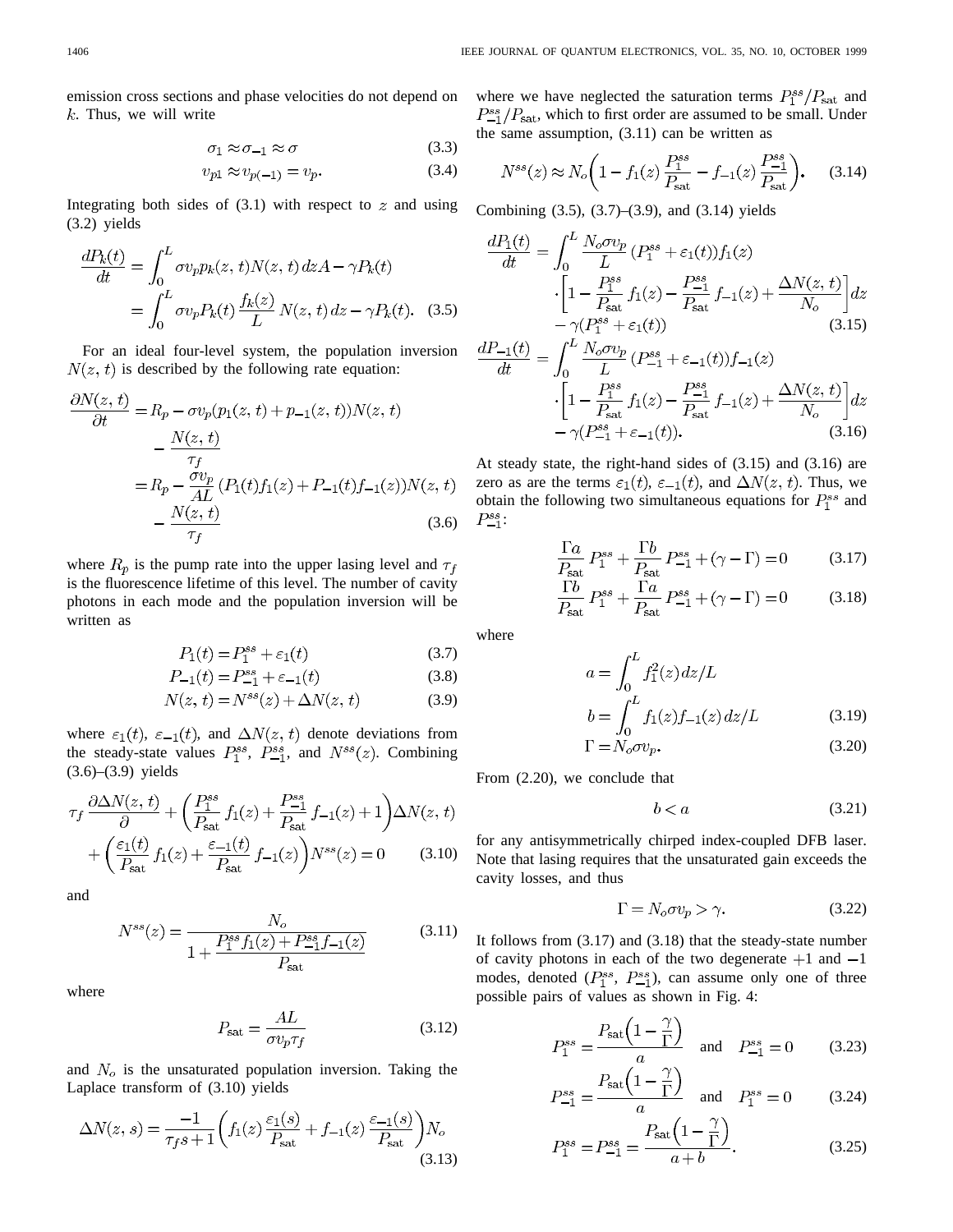

Fig. 4. Steady-state solutions  $(•)$ .

Equations (3.23) and (3.24) represent single-mode or bistable operation, whereas (3.25) represents dual-mode lasing. We will now determine whether single-mode and/or dual-mode operation is stable under perturbations [23]. We consider first the dual-mode case and substitute  $(3.7)$ – $(3.9)$  and  $(3.25)$  into (3.15) and (3.16). Taking the Laplace transform of the two resulting equations and using (3.13) yields

$$
\tau_f s^2 \varepsilon_1(s) + (s + A)\varepsilon_1(s) + B\varepsilon_{-1}(s) = 0 \quad (3.26)
$$

$$
\tau_f s^2 \varepsilon_{-1}(s) + (s + A)\varepsilon_{-1}(s) + B\varepsilon_1(s) = 0 \quad (3.27)
$$

where

$$
A = (\Gamma - \gamma) \frac{a}{a+b} \tag{3.28}
$$

$$
B = (\Gamma - \gamma) \frac{b}{a+b}.\tag{3.29}
$$

The roots  $s_1$ ,  $s_2$ ,  $s_3$ , and  $s_4$  of the characteristic equation

$$
(\tau_f s^2 + s + A)^2 - B^2 = 0 \tag{3.30}
$$

associated with (3.26) and (3.27) are given by

$$
s = \frac{-1 \pm \sqrt{1 - 4(A \pm B)\tau_f}}{2\tau_f}.
$$
 (3.31)

Thus,

$$
\varepsilon_1(t) = \sum_{m=1}^4 c_m e^{s_m t} \tag{3.32}
$$

$$
\varepsilon_{-1}(t) = \sum_{m=1}^{4} d_m e^{s_m t} \tag{3.33}
$$

where the  $c_m$ 's and  $d_m$ 's are constants. Since  $A > B$  for any antisymmetrically chirped grating by (3.21), (3.22), (3.28), and  $(3.29)$ , the poles  $s_1$ ,  $s_2$ ,  $s_3$ , and  $s_4$  lie strictly in the left half plane. Thus,  $\varepsilon_1(t)$  and  $\varepsilon_{-1}(t)$  must decay to zero as  $t \to \infty$ ; therefore, simultaneous stable operation of the  $+1$  and  $-1$ modes is possible. As the value of  $\alpha$  approaches  $\dot{b}$ , a pair of poles moves closer to the  $j\omega$  axis. Thus, the system becomes less stable as the spatial overlap between the  $+1$  and  $-1$  modes increases. Similarly, we can analyze the stability of singlemode operation. Substituting  $(3.7)$ – $(3.9)$  and  $(3.23)$  into  $(3.15)$ and (3.16) and taking the Laplace transform yields

$$
\tau_f s^2 + (s + \Gamma - \gamma)\varepsilon_1(s) + \frac{b}{a} (\Gamma - \gamma)\varepsilon_{-1}(s) = 0 \quad (3.34)
$$

$$
s\varepsilon_{-1}(s) + \left(\frac{b}{a} - 1\right)(\Gamma - \gamma)\varepsilon_{-1}(s) = 0. \quad (3.35)
$$

It is clear that this system will be stable when  $\Gamma - \gamma > 0$ if and only if  $b > a$ . Thus, single-mode operation of any antisymmetrically chirped index-coupled DFB laser is not stable. An ideal uniform (i.e., unchirped) index-coupled DFB laser will have  $a = b$ . Therefore, neither single- nor dualmode operation will be strictly stable for this type of device. In this section, we developed results for any antisymmetrically chirped index-coupled DFB laser. The analysis technique presented, however, is valid for any four-level laser system having a pair of degenerate modes.

We can also use our results to derive an *exact* expression for the total average output power  $P_{\text{out}}$  of the laser as a function of the unsaturated amplitude gain  $\alpha_{\text{unsat}} = \sigma N_o/2$ . By symmetry,

$$
P_1^{ss} = P_2^{ss}.\t\t(3.36)
$$

Thus,

$$
P_{\text{out}} = 2P_1^{ss}[f_1(0) + f_1(L)]v_p h \nu_s/L \tag{3.37}
$$

where  $\nu_s$  is the nominal lasing frequency. In steady state, the derivative in (3.5) is zero, and thus this equation reduces to

$$
\frac{\sigma v_p}{L} \int_0^L f_1(z) N(z) \, dz = \gamma. \tag{3.38}
$$

Combining (3.11) and (3.38) yields

$$
\frac{\sigma v_p N_o}{L} \int_0^L \frac{f_1(z)}{1 + \frac{P_1^{ss}}{P_{sat}} [f_1(z) + f_1(L - z)]} dz = \gamma. \quad (3.39)
$$

From (3.37) and (3.12), we have

$$
\frac{P_1^{ss}}{P_{\text{sat}}} = \frac{P_{\text{out}}}{A \frac{h\nu_s}{\sigma \tau_f}} \frac{1}{2[f_1(0) + f_1(L)]}.
$$
 (3.40)

Combining (3.39), (3.40), and (2.30) yields our final result

$$
\left(\frac{1}{2}\,\sigma N_o\right) \int_0^L \frac{f_1(z)}{1 + \frac{P_{\text{out}}}{A} \frac{f_1(z) + f_1(L-z)}{2[f_1(0) + f_1(L)]}} dz
$$

$$
= \alpha_L L + \frac{1}{2}[f_1(0) + f_1(L)]. \tag{3.41}
$$

This expression gives the unsaturated amplitude gain  $\alpha_{\rm{unsat}} =$  $\sigma N_o/2$  as a function of the output power  $P_{\text{out}}$  of the laser. Note that (3.41) is valid for arbitrarily high levels of gain saturation. Evaluation of (3.41) requires knowledge of the mode intensity profile  $f_1(z)$ . This profile, however, is not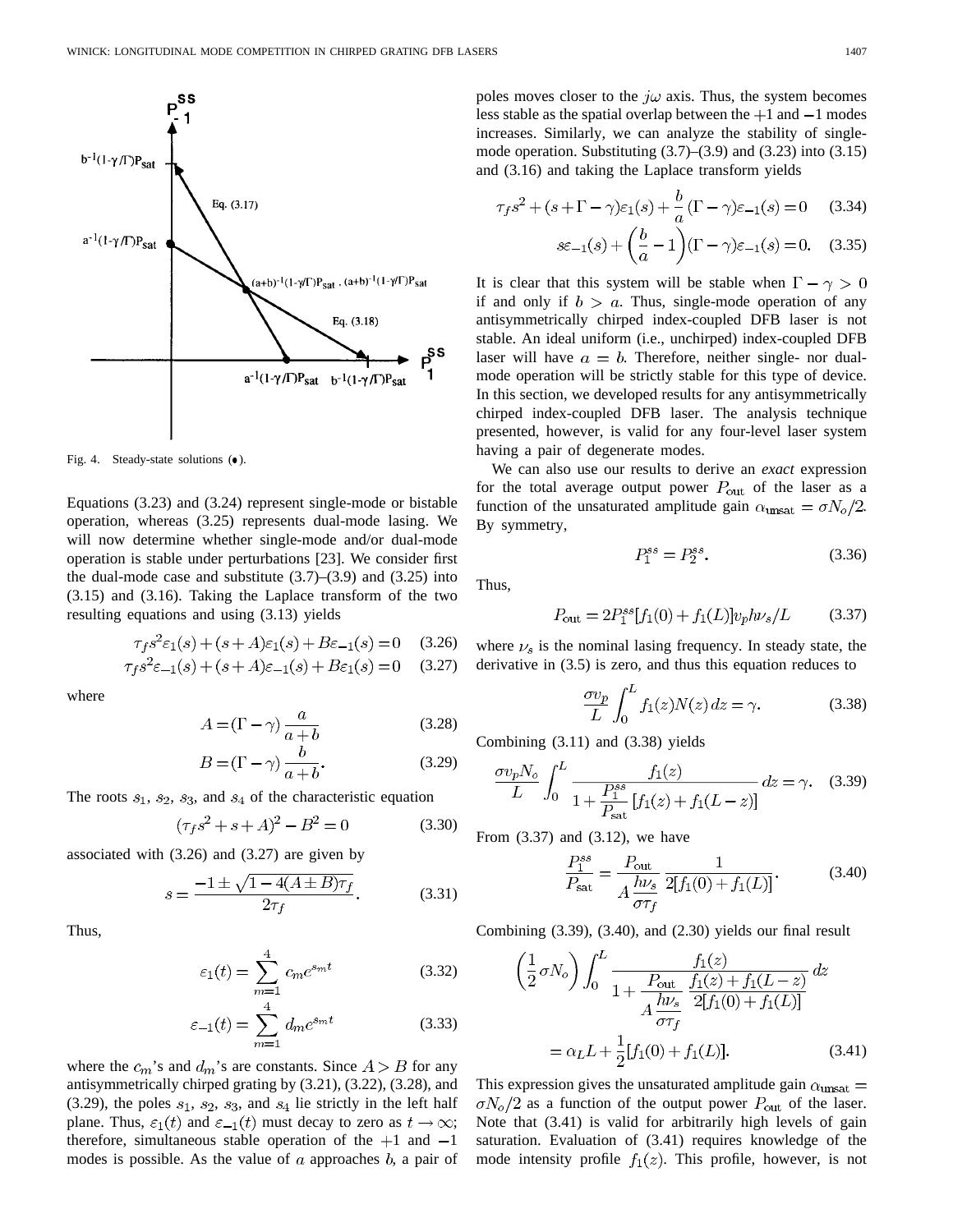a strong function of the unsaturated gain, and thus it can be approximated by the mode intensity profile at threshold. Equation (3.14) is an extension to two-mode operation of a result first reported by Haus [13].

### IV. TIME-DEPENDENT COUPLED-MODE EQUATIONS

In the previous section, we demonstrated that an antisymmetrically chirped index-coupled DFB laser can support the simultaneous stable lasing of two degenerate modes. We derived an expression for the resulting beat frequency, (2.14), and modulation depth, (2.16), of the beat. In principle, the results of our analysis could be verified by numerical simulations [3], [24]. If population dynamics are to be included in the simulation, however, the computational load becomes very high. This is especially true for solid-state lasers, because upper level lifetimes may be long, and, thus, long time histories must be simulated before steady-state conditions are reached. Spatial hole burning effects can also be included in the simulations, if desired, using the technique described by Rabinovich [21]. In this section, we will neglect spatial hole burning effects due to cavity standing waves and will assume relatively short upper state lifetimes in order to make the simulations less time-consuming. The simulation results will be shown to support our earlier analytic results.

Consider an index-coupled DFB laser with refractive index variation  $n(z)$  given by (2.1). We express the total timedependent electric field  $E(z, t)$  in the laser as

$$
E(z, t) = E_F(z, t) \exp(-i(\beta_0 z - \omega t))
$$
  
+
$$
E_B(z, t) \exp[i(\beta_0 z + \omega t)]
$$
 (4.1)

where

$$
\beta_o = \frac{\pi}{\Lambda}.\tag{4.2}
$$

In (4.1),  $\omega = 2\pi \nu_s$  is the nominal laser oscillation frequency,  $E_F$  is the electric field of the forward  $(+z)$  propagating beam in the cavity, and  $E_B$  is the electric field of the backward  $(-z)$ propagating beam. In the absence of spatial hole burning, the time-dependent coupled-mode equations for a chirped-grating index-coupled DFB laser can be written as [25]

$$
\frac{n_o}{c} \frac{\partial E_F(z, t)}{\partial t} + \frac{\partial E_F(z, t)}{\partial z} \n= -i\kappa_{BF} E_B(z, t) + (\alpha(z, t) - i\delta) E_F(z, t)
$$
\n(4.3)

$$
\frac{n_o}{c} \frac{\partial E_B(z, t)}{\partial t} - \frac{\partial E_B(z, t)}{\partial z} \n= -i\kappa_{FB}(z)E_F(z, t) + (\alpha(z, t) - i\delta)E_B(z, t)
$$
\n(4.4)

where

$$
\kappa_{BF}(z) = \frac{\omega}{c} \frac{n_1}{2} \exp(-i\phi(z)) \tag{4.5}
$$

$$
\kappa_{FB}(z) = \kappa_{BF}^*(z) \tag{4.6}
$$

$$
\delta = \frac{n_o \omega}{c} - \beta_o. \tag{4.7}
$$

The net saturated amplitude gain coefficient  $\alpha(z, t)$  is given by

$$
\alpha(z, t) = \frac{\sigma N(z, t)}{2} - \alpha_L. \tag{4.8}
$$

The population inversion  $N(z, t)$  in the absence of spatial hole burning is described by the following rate equation:

$$
\frac{\partial N(z,t)}{\partial t} = R_p - \frac{2\pi}{h\omega} \sigma \frac{|E_F(z,t)|^2 + |E_B(z,t)|^2}{2Z} - \frac{N(z,t)}{\tau_f}
$$
\n(4.9)

where  $R_p$  is the pump rate into the upper lasing level and  $\tau_f$  is the fluorescence lifetime of this level. The coupledmode equations (4.3), (4.4), and (4.9) can be easily solved numerically using the methods of characteristics [23]. By making the following change of variables:

 $\eta$ 

$$
=\frac{z+\frac{c}{n_o}t}{c^2L}
$$
 (4.10)

$$
\tau = \frac{\overline{n}_o t - z}{2L} \tag{4.11}
$$

the mixed derivative coupled-mode equations become the following ordinary differential equations:

$$
\frac{\partial E_F(\eta, \tau)}{\partial \eta} = -i(\kappa_{BF}(z)L)E_B(\eta, \tau) \n+ (\alpha(N(\eta, \tau))L - i(\delta L))E_F(\eta, \tau) \quad (4.12)\n\frac{\partial E_B(\eta, \tau)}{\partial \tau} = -i(\kappa_{FB}(z)L)E_F(\eta, \tau) \n+ (\alpha(N(\eta, \tau))L - i(\delta L))E_B(\eta, \tau). \quad (4.13)
$$

Note that the net saturated amplitude gain  $\alpha$  is a function of the population inversion  $N$ , and this dependence is included in (4.12) and (4.13) by the term  $\alpha(N)$ . We have solved the three coupled equations (4.9), (4.12), and (4.13) numerically for a linearly chirped antisymmetric grating described by (2.13). A uniform coupling coefficient,  $|\kappa_{FB}L| = 2$ , was assumed along with three different values of chirp  $g_c = 0$  (i.e., no chirp),  $g_c = 1$ , and  $g_c = 2$ . Parasitic losses were set to zero, i.e.,  $\alpha_L = 0$ . The time it takes to make one transit of the cavity  $t_c$  is given by

$$
t_c = \frac{n_o L}{c}.\tag{4.14}
$$

Thus, it follows from Table I and (2.14) that the beat frequency is approximately equal to  $1/t_c$  for  $|\kappa_{FB}L| = 2$ . Our analysis in this paper is predicated on the assumption that changes of the population inversion occur too slowly to follow the rapid time variations of the cavity intensity caused by mode beating. Thus, in our simulations, we must choose  $\tau_f/t_c > 1$  in order to satisfy this constraint. Larger values of  $\tau_f/t_c$ , however, require longer simulation runs before steady-state conditions are reached. Thus, as a compromise, we have chosen the value of  $\tau_f/t_c$  to be 1. This choice allows the saturation of the population inversion to vary rapidly, but not fast enough to follow the beat frequency. Finally, a constant complex number, whose real and imaginary parts are Gaussian and independently distributed with mean zero and variance  $10^{-4}$ , is added to the right-hand sides of both (4.12) and (4.13) for the first ten or so cavity transits time. This noise process is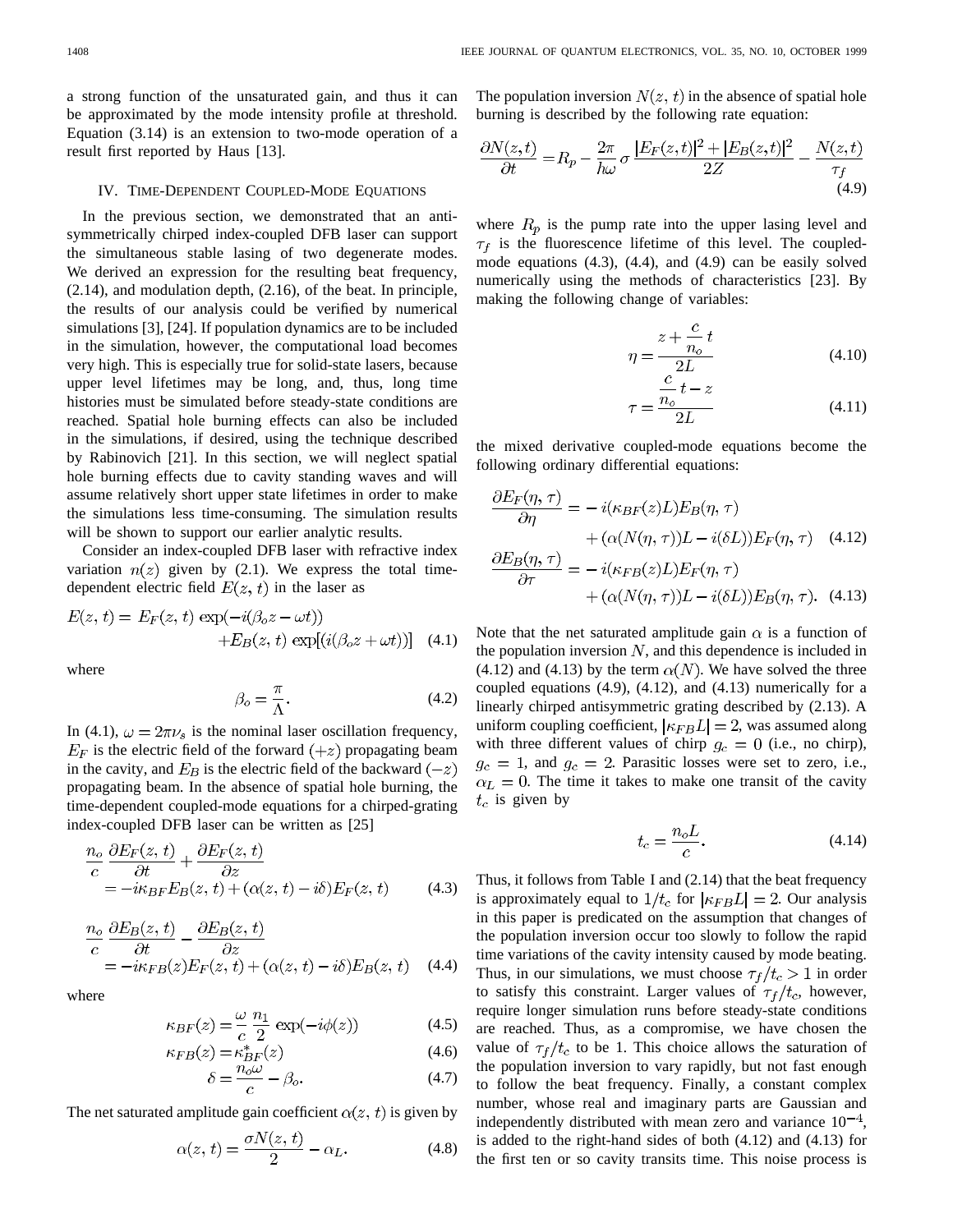

Fig. 5. Normalized output beam intensity from front facet ( $|\kappa L| = 2$ ,  $g_c = 2$ ,  $(\alpha L)_{\text{unsat}} = 1.4$ .



Fig. 6. Normalized output beam intensity from front facet ( $|KL| = 2$ ,  $g_c = 2, (\alpha L)_{\text{unsat}} = 1.4$ .

used to "seed" the fields and allow lasing action to build up, much as spontaneous emission noise does in an actual laser.

In Figs. 5 and 6, the output beam intensity at the  $z =$ 0 end facet is plotted as a function of time, measured in units of cavity transits. The plotted intensity is normalized to the saturation intensity,  $h\nu_s/(\sigma\tau_f)$ . An unsaturated amplitude gain–length product  $\alpha_{\text{unsat}} L$  of 1.4 was assumed together with  $|\kappa_{FB}L| = 2$  and a chirp factor  $g_c = 2$ . Note that the unsaturated gain–length product is only slightly above threshold, as indicated in Table I. We observe that after approximately 100 cavity transits stable oscillations are observed with a modulation depth of approximately 68%. A spectral analysis of the field amplitude indicates the presence of two frequency components located at  $\delta L = \pm 2.92$  in agreement with theory (see Table I). The observed modulation depth is also in close agreement with theory as Table I indicates. Fig. 7 shows the time evolution of the saturated amplitude gain–length product



Fig. 7. Saturated gain–length product at front facet ( $|\kappa L| = 2$ ,  $g_c = 2$ ,  $(\alpha L)_{\text{unsat}} = 1.4$ .



Fig. 8. Normalized output beam intensity from front facet ( $|KL| = 2$ ,  $g_c = 2$ ,  $(\alpha L)_{\text{unsat}} = 2.0$ ).

 $\alpha_{\rm sat} L$  at the  $z = 0$  end facet. Note the presence of a slight ringing, which we have observed disappears when the value of  $\tau_f/t_c$  is increased. Simulation results are shown in Fig. 8 under identical conditions, but with an unsaturated gain–length product that is considerably above threshold. Note that similar results are obtained for this case, even though our analysis, which was developed for the weakly to moderately saturated case, does not strictly apply. Fig. 9 shows simulation results for a grating with a very weak chirp, i.e.,  $g_c = 0.5$ . Mode beating commences after approximately 20 cavity transit times. The modulation depth is initially small and increases slowly. In steady state, our theory predicts that a modulation depth of close to 1 will result. The slow increase in the modulation depth is consistent with our theory, since for this case the mode overlap between the  $+1$  and  $-1$  modes is large. This gives rise to poles in our stability analysis which lie close to the  $i\omega$  axis and, hence, indicates a slow response time. Finally, Fig. 10 show simulation results for an ideal unchirped grating,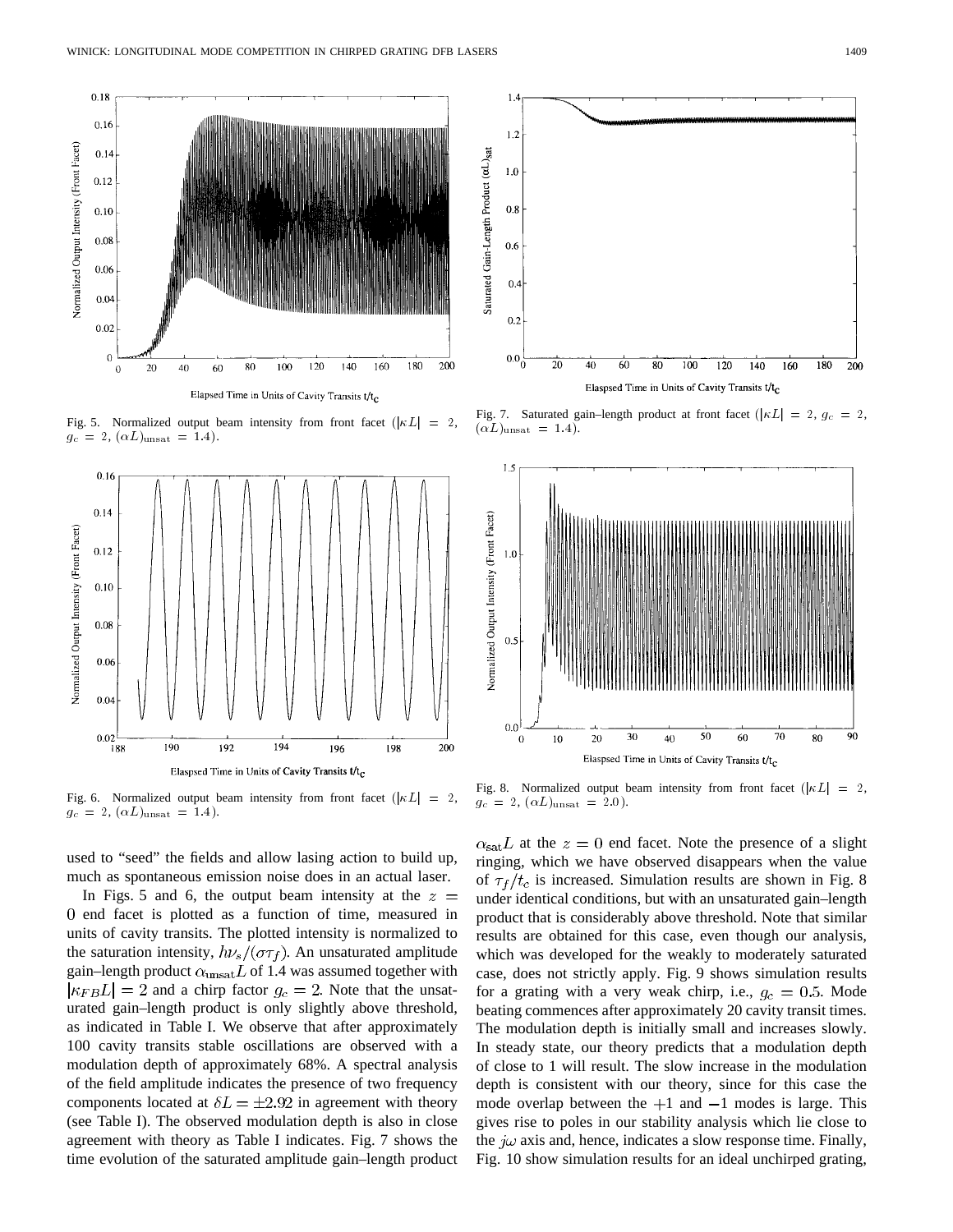

Fig. 9. Normalized output beam intensity from front facet  $(|\kappa L| = 2$ ,  $g_c = 0.5$ ,  $(\alpha L)_{\text{unsat}} = 1.4$ .



Fig. 10. Normalized output beam intensity from front facet ( $|KL| = 2$ ,  $g_c = 0$ ,  $(\alpha L)_{\text{unsat}} = 1.4$ .

i.e.,  $g_c = 0$ . Consistent with our theoretical predictions, simultaneous operation of the  $+1$  and  $-1$  degenerate modes is not observed.

#### V. SUMMARY

We have analyzed the multimode stability of antisymmetrically chirped index-coupled solid-state DFB lasers operating above threshold with weak to moderate gain saturation. We have demonstrated analytically that such lasers support the simultaneous lasing of their two lowest order modes. These modes are degenerate and have intensity profiles which are mirror images of one another with respect to the center of the laser cavity. Lasing of either degenerate mode by itself is unstable. The two degenerate modes beat together, producing high-frequency oscillations of the laser's output intensity. Multimode stability can be directly related to the degree by which the spatial mode profiles of the two degenerate

modes overlap. A large chirp factor yields a smaller spatial overlap and a correspondingly higher degree of stability. A large chirp factor, however, also tends to reduce the modulation depth of the high-frequency oscillations. For an ideal uniform index-coupled DFB laser, neither single-mode nor dual-mode operation are stable operating regimes. A numerical simulation, based on a pair of time-dependent coupled-mode equations, quantitatively verified our analytic predictions. Finally, an exact closed-form expression for the output intensity of an antisymmetrically chirped index-coupled DFB laser, as a function of the unsaturated gain, was derived. This expression is valid for arbitrary levels of gain saturation. Work is currently underway to fabricate antisymmetrically chirped DFB lasers in rare earth-doped glass using the bent waveguide technique developed by Hillmer [26]. It follows from (2.14) and Table I that a 2-cm-long device with  $g_c = 2$  and  $|\kappa L| = 2$  should yield a beat frequency of approximately 20 GHz. If the nominal grating period is chosen to support lasing in the vicinity of 1.5  $\mu$ m, then a grating chirp parameter of  $g_c = 2$  corresponds to a variation of the grating period of about  $1.2 \times 10^{-2}$ % measured from the front to the rear facet. Much higher beat frequencies, on the order of hundreds of gigahertz, should be achievable using semiconductor chirped-grating DFB lasers, which have much shorter cavity lengths [3].

#### **REFERENCES**

- [1] H. Kogelnik and C. V. Shank, "Coupled mode theory of distributed feedback lasers," *J. Appl. Phys.,* vol. 43, pp. 2327–2335, 1972.
- [2] L. M. Zhang and J. E. Carroll, "Dynamics and hole burning in uniform DFB semiconductor lasers," *Int. J. Optoelectron.,* vol. 8, pp. 279–291, 1993.
- [3] Y.-H. Liao and H. G. Winful, "Extremely high-frequency self-pulsations in chirped grating feedback semiconductor lasers," *Appl. Phys. Lett.,* vol. 69, pp. 2989–2991, 1996.
- [4] D. Wake, "Optical devices for millimeter-wave transmission," in *Proc. 1996 Int. Topical Meeting on Microwave Photonics (MWP'96),* Kyoto, Japan, Dec. 3–5, 1996, paper WE1-1, pp. 145–148.
- [5] M. Brunel, O. Emile, M. Alouini, A. L. Floch, and F. Bretenaker, "Selfmode-locked pulsed monomode laser," *Opt. Lett.,* vol. 24, pp. 229–231, 1999.
- [6] T. Fessant, "Large signal dynamics of distributed feedback lasers with spatial modulation of their coupling coefficient and grating pitch," *Appl. Phys. Lett.,* vol. 71, pp. 2880–2882, 1997.
- [7] J. O'Reilly and P. Lane, "Remote delivery of video services using mm-waves and optics," *J. Lightwave Technol.,* vol. 12, pp. 369–375, 1994.
- [8] D. Wake, C. R. Lima, and P. A. Davies, "Transmission of 60-GHz signals over 100 km of optical fiber using a dual-mode semiconductor laser source," *IEEE Photon. Technol. Lett.,* vol. 8, pp. 578–580, 1996.
- [9] S. V. Chernikov, R. Kashyap, P. F. McKee, and J. R. Taylor, "Dual frequency all fiber grating laser source," *Electron. Lett.,* vol. 29, pp. 1089–1091, 1993.
- [10] E. A. Swanson and S. R. Chinn, "23-GHz and 123-GHz soliton pulse generation using two CW lasers and standard single mode fiber," *IEEE Photon. Technol. Lett.,* vol. 6, pp. 796–798, 1994.
- [11] H. Kogelnik and C. V. Shank, "Stimulated emission in a periodic structure," *Appl. Phys. Lett.,* vol. 18, pp. 152–154, 1971.
- [12] C. V. Shank, J. E. Bjorkholm, and H. Kogelnik, "Tunable distributedfeedback dye laser," *Appl. Phys. Lett.,* vol. 18, pp. 395–396, 1971.
- K. O. Hill and A. Watanabe, "Envelope gain saturation in distributedfeedback lasers," *Appl. Opt.,* vol. 14, pp. 950–961, 1975.
- [14] H. Haus, "Gain saturation in distributed feedback lasers," *Appl. Opt.,* vol. 14, pp. 2650–2652, 1975.
- [15] P. Szczepanski, "Approximate analysis of nonlinear operation of a distributed-feedback laser," *Appl. Opt.,* vol. 24, pp. 3574–3578, 1985.
- [16]  $\_\_\_\$ , "Approximate analysis of gain saturation of a distributed feedback laser with end reflectors," *IEEE J. Quantum Electron.,* vol. QE-22, pp. 517–519, 1986.